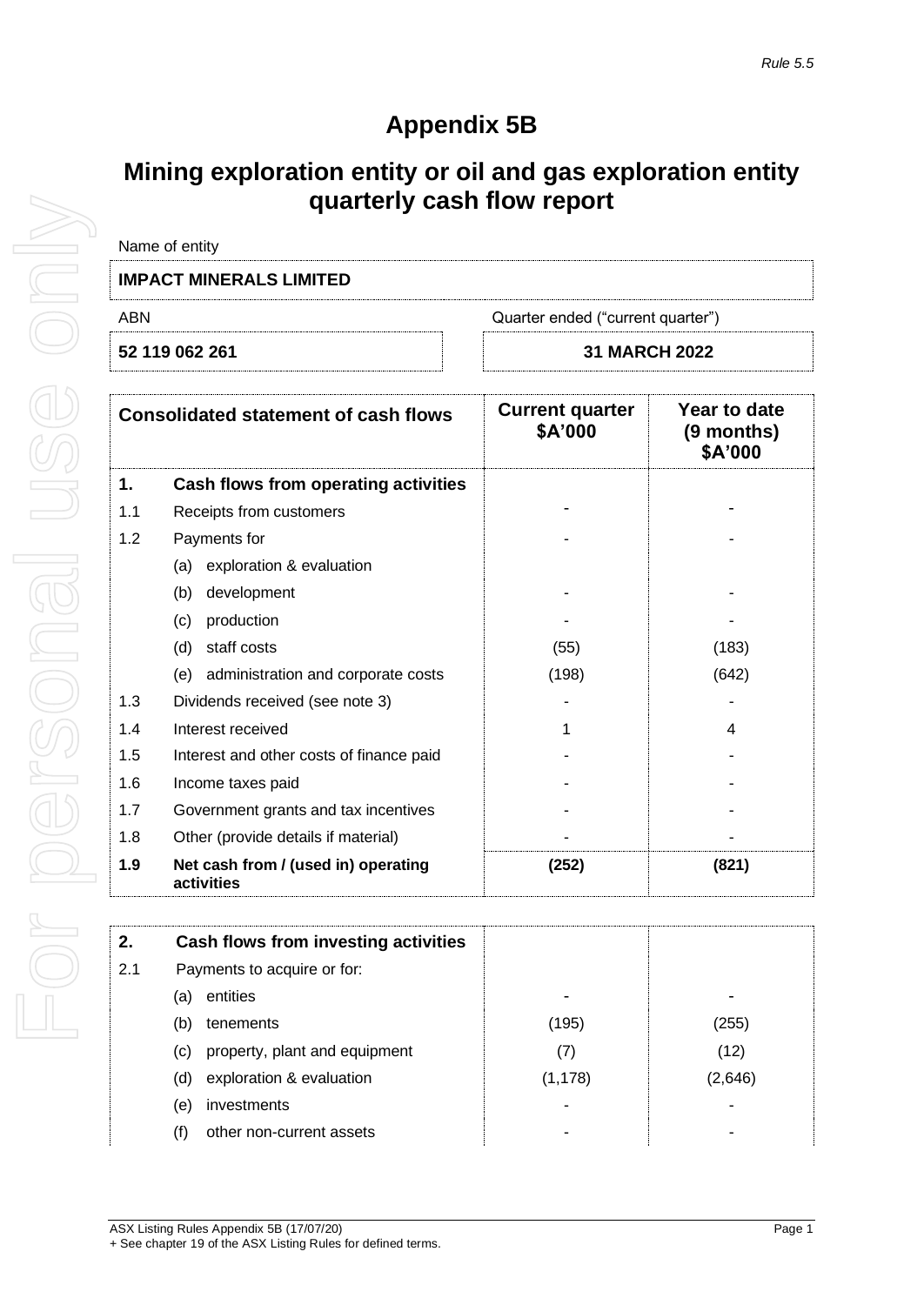|               | <b>Consolidated statement of cash flows</b>       | <b>Current quarter</b><br>\$A'000 | Year to date<br>(9 months)<br>\$A'000 |
|---------------|---------------------------------------------------|-----------------------------------|---------------------------------------|
| $2.2^{\circ}$ | Proceeds from the disposal of:                    |                                   |                                       |
|               | entities<br>(a)                                   |                                   |                                       |
|               | (b)<br>tenements                                  |                                   | 165                                   |
|               | (c)<br>property, plant and equipment              |                                   |                                       |
|               | (d)<br>investments                                |                                   |                                       |
|               | other non-current assets<br>(e)                   |                                   |                                       |
| 2.3           | Cash flows from loans to other entities           |                                   |                                       |
| 2.4           | Dividends received (see note 3)                   |                                   |                                       |
| 2.5           | Other (provide details if material)               |                                   |                                       |
| 2.6           | Net cash from / (used in) investing<br>activities | (1, 380)                          | (2,748)                               |

| 3.   | Cash flows from financing activities                                                       |       |       |
|------|--------------------------------------------------------------------------------------------|-------|-------|
| 3.1  | Proceeds from issues of equity securities<br>(excluding convertible debt securities)       | 2,000 | 2,000 |
| 3.2  | Proceeds from issue of convertible debt<br>securities                                      |       |       |
| 3.3  | Proceeds from exercise of options                                                          |       |       |
| 3.4  | Transaction costs related to issues of equity<br>securities or convertible debt securities | (144) | (144) |
| 3.5  | Proceeds from borrowings                                                                   |       |       |
| 3.6  | Repayment of borrowings                                                                    |       |       |
| 3.7  | Transaction costs related to loans and<br>borrowings                                       |       |       |
| 3.8  | Dividends paid                                                                             |       |       |
| 3.9  | Other (provide details if material)                                                        |       |       |
| 3.10 | Net cash from / (used in) financing<br>activities                                          | 1,856 | 1,856 |

| 4.  | Net increase / (decrease) in cash and<br>cash equivalents for the period |         |         |
|-----|--------------------------------------------------------------------------|---------|---------|
| 4.1 | Cash and cash equivalents at beginning of<br>period                      | 1.479   | 3.416   |
| 4.2 | Net cash from / (used in) operating<br>activities (item 1.9 above)       | (252)   | (821)   |
| 4.3 | Net cash from / (used in) investing activities<br>item 2.6 above)        | (1,380) | (2,748) |
| 4.4 | Net cash from / (used in) financing activities<br>(item 3.10 above)      | 1.856   | 1.856   |

ASX Listing Rules Appendix 5B (17/07/20) Page 2

<sup>+</sup> See chapter 19 of the ASX Listing Rules for defined terms.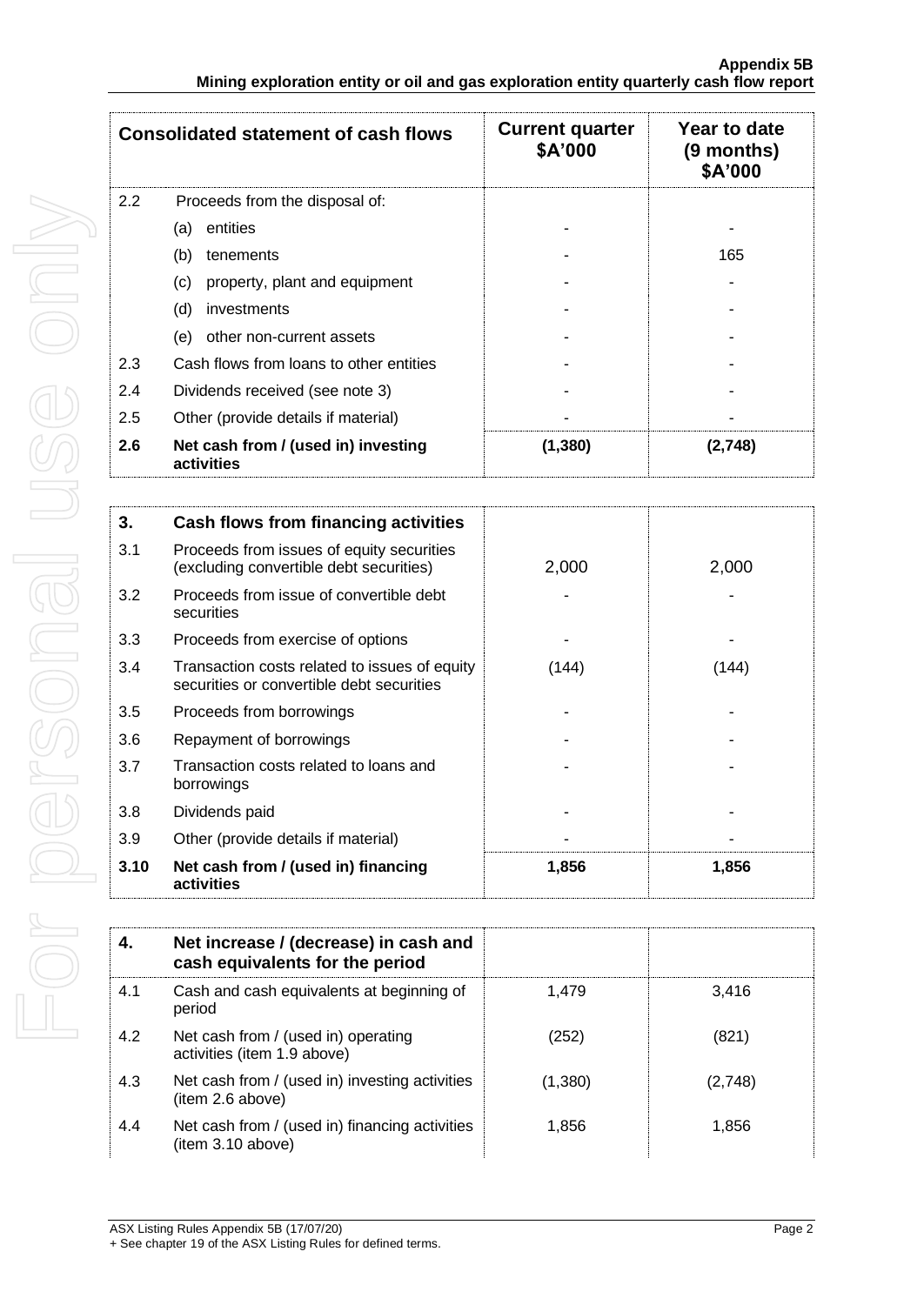|     | <b>Consolidated statement of cash flows</b>          | <b>Current quarter</b><br>\$A'000 | Year to date<br>(9 months)<br>\$A'000 |
|-----|------------------------------------------------------|-----------------------------------|---------------------------------------|
| 4.5 | Effect of movement in exchange rates on<br>cash held |                                   |                                       |
| 4.6 | Cash and cash equivalents at end of<br>period        | 1.703                             | 1.703                                 |

| 5.  | Reconciliation of cash and cash<br>equivalents<br>at the end of the quarter (as shown in the<br>consolidated statement of cash flows) to the<br>related items in the accounts | <b>Current quarter</b><br>\$A'000 | <b>Previous quarter</b><br>\$A'000 |
|-----|-------------------------------------------------------------------------------------------------------------------------------------------------------------------------------|-----------------------------------|------------------------------------|
| 5.1 | <b>Bank balances</b>                                                                                                                                                          | 1.678                             | 954                                |
| 5.2 | Call deposits                                                                                                                                                                 | 25                                | 525                                |
| 5.3 | <b>Bank overdrafts</b>                                                                                                                                                        |                                   |                                    |
| 5.4 | Other (provide details)                                                                                                                                                       |                                   |                                    |
| 5.5 | Cash and cash equivalents at end of<br>quarter (should equal item 4.6 above)                                                                                                  | 1.703                             | 1.479                              |

| 6.                                                                                                                       | Payments to related parties of the entity and their<br>associates                          | <b>Current quarter</b><br><b>\$A'000</b> |
|--------------------------------------------------------------------------------------------------------------------------|--------------------------------------------------------------------------------------------|------------------------------------------|
| 6.1                                                                                                                      | Aggregate amount of payments to related parties and their<br>associates included in item 1 | 96                                       |
| 6.2                                                                                                                      | Aggregate amount of payments to related parties and their<br>associates included in item 2 |                                          |
| Note: if any amounts are shown in items 6.1 or 6.2, your quarterly activity report must include a description of, and an |                                                                                            |                                          |

*explanation for, such payments.*

| 7.         | <b>Financing facilities</b><br>Note: the term "facility' includes all forms of financing<br>arrangements available to the entity.<br>Add notes as necessary for an understanding of the<br>sources of finance available to the entity.                                                                                                                                                                       | <b>Total facility</b><br>amount at quarter<br>end<br>\$A'000 | Amount drawn at<br>quarter end<br>\$A'000 |
|------------|--------------------------------------------------------------------------------------------------------------------------------------------------------------------------------------------------------------------------------------------------------------------------------------------------------------------------------------------------------------------------------------------------------------|--------------------------------------------------------------|-------------------------------------------|
| 7.1        | Loan facilities                                                                                                                                                                                                                                                                                                                                                                                              |                                                              |                                           |
| 7.2        | Credit standby arrangements                                                                                                                                                                                                                                                                                                                                                                                  |                                                              |                                           |
| 7.3        | Other (please specify)                                                                                                                                                                                                                                                                                                                                                                                       |                                                              |                                           |
| 7.4        | <b>Total financing facilities</b>                                                                                                                                                                                                                                                                                                                                                                            |                                                              |                                           |
| 7.5<br>7.6 | Unused financing facilities available at quarter end<br>Include in the box below a description of each facility above, including the lender, interest<br>rate, maturity date and whether it is secured or unsecured. If any additional financing<br>facilities have been entered into or are proposed to be entered into after quarter end,<br>include a note providing details of those facilities as well. |                                                              |                                           |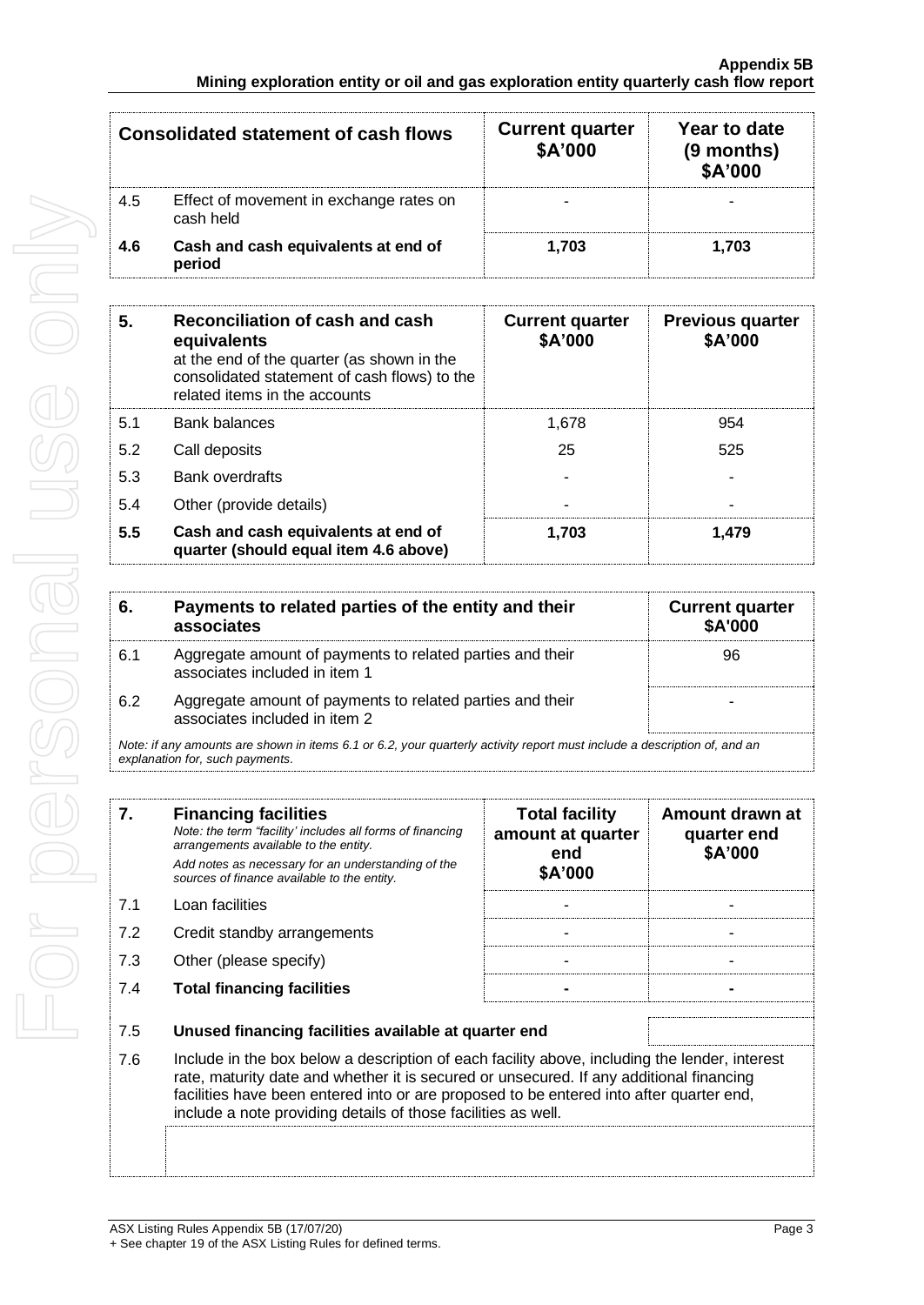| 8.  | Estimated cash available for future operating activities                                                                                                                                                                        | \$A'000  |  |
|-----|---------------------------------------------------------------------------------------------------------------------------------------------------------------------------------------------------------------------------------|----------|--|
| 8.1 | Net cash from / (used in) operating activities (item 1.9)                                                                                                                                                                       | (252)    |  |
| 8.2 | (Payments for exploration & evaluation classified as investing<br>activities) (item 2.1(d))                                                                                                                                     | (1, 178) |  |
| 8.3 | Total relevant outgoings (item $8.1 +$ item $8.2$ )                                                                                                                                                                             | (1,430)  |  |
| 8.4 | Cash and cash equivalents at quarter end (item 4.6)                                                                                                                                                                             | 1,703    |  |
| 8.5 | Unused finance facilities available at quarter end (item 7.5)                                                                                                                                                                   |          |  |
| 8.6 | Total available funding (item $8.4 +$ item $8.5$ )                                                                                                                                                                              | 1,703    |  |
| 8.7 | Estimated quarters of funding available (item 8.6 divided by<br>item 8.3)                                                                                                                                                       | 1        |  |
|     | Note: if the entity has reported positive relevant outgoings (ie a net cash inflow) in item 8.3, answer item 8.7 as "N/A".<br>Otherwise, a figure for the estimated quarters of funding available must be included in item 8.7. |          |  |
| 8.8 | If item 8.7 is less than 2 quarters, please provide answers to the following questions:                                                                                                                                         |          |  |
|     | 8.8.1<br>Does the entity expect that it will continue to have the current level of net operating<br>cash flows for the time being and, if not, why not?                                                                         |          |  |
|     | Please refer to the Renounceable Rights Issue announced to ASX on 26 April 2022.                                                                                                                                                |          |  |
|     | Has the entity taken any steps, or does it propose to take any steps, to raise further<br>8.8.2<br>cash to fund its operations and, if so, what are those steps and how likely does it<br>believe that they will be successful? |          |  |
|     | Please refer to the Renounceable Rights Issue announced to ASX on 26 April 2022.                                                                                                                                                |          |  |
|     | 8.8.3<br>Does the entity expect to be able to continue its operations and to meet its business<br>objectives and, if so, on what basis?                                                                                         |          |  |
|     | Please refer to the Renounceable Rights Issue announced to ASX on 26 April 2022.                                                                                                                                                |          |  |
|     | Note: where item 8.7 is less than 2 quarters, all of questions 8.8.1, 8.8.2 and 8.8.3 above must be answered.                                                                                                                   |          |  |